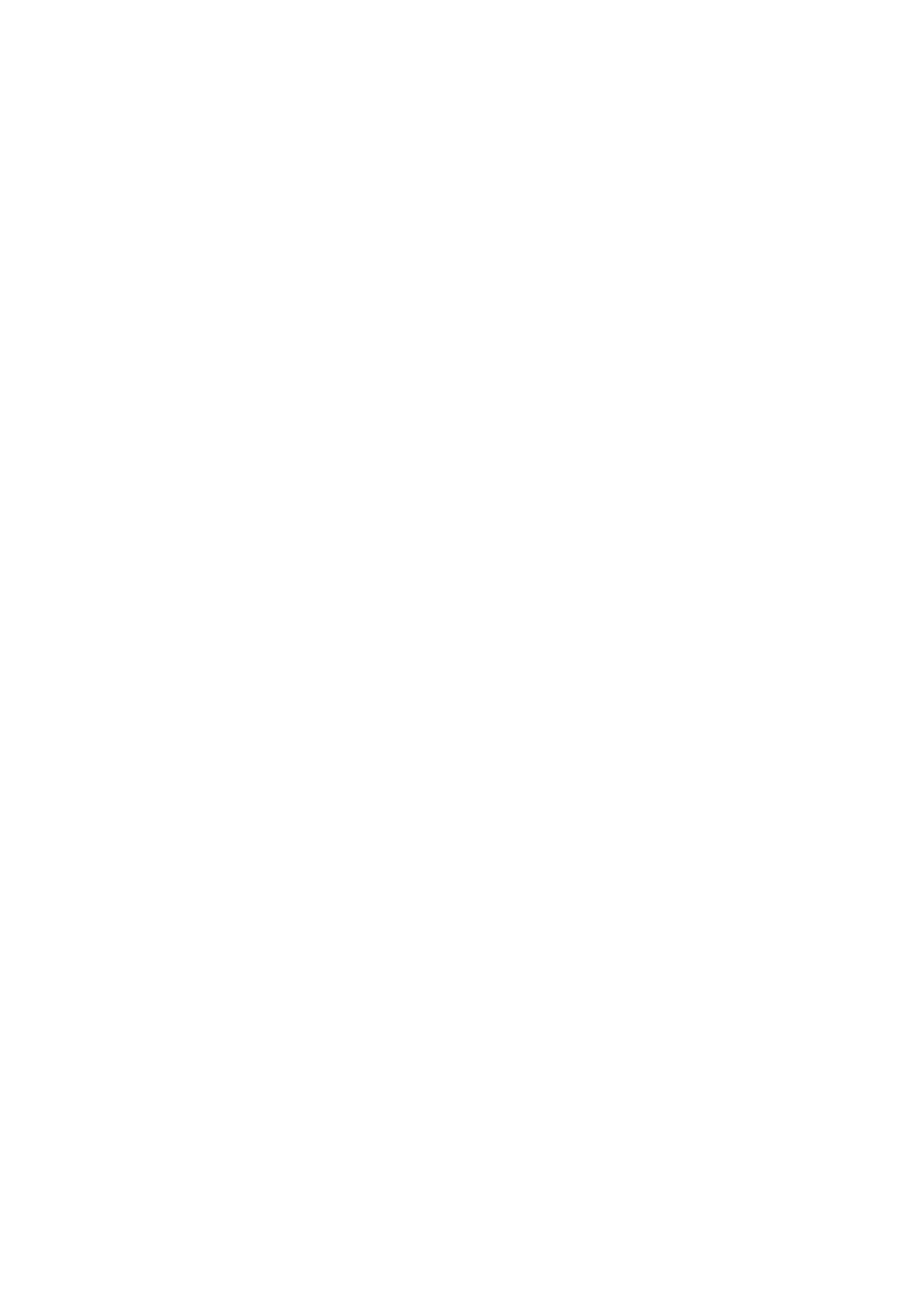## **MARCHA VILLA DE ALTURA**



|        | <b>Dorsal</b> | <b>Nombre</b>                 | <b>Club</b>                     | Categoría     | <b>Sexo</b> | <b>Modalidad</b>                      |
|--------|---------------|-------------------------------|---------------------------------|---------------|-------------|---------------------------------------|
|        | 219           | AMORIN DEVICCENTI, JUAN JOSE  | <b>CICLOS RACING</b>            | M40           | M           | <b>MARCHA X1</b>                      |
|        | 199           | BELTRAN AMER, IVAN            | <b>C.C BICICLETES LES VALLS</b> | <b>JUNIOR</b> | M           | <b>MARCHA X1</b>                      |
|        | 200           | BELTRAN AMER, DARIO           | <b>C.C BICICLETES LES VALLS</b> | <b>ELITE</b>  | M           | <b>MARCHA X1</b>                      |
|        | 177           | <b>BONANAD TORRES, DIEGO</b>  | <b>TRIATLON ALTO PALANCIA</b>   | M30           | M           | <b>MARCHA X1</b>                      |
|        | 184           | CALATAYUD ACEVEDO, JORDI      | BH CONCEPTO VALENCIA            | M40           | M           | <b>MARCHA X1</b>                      |
|        | 207           | CARMONA OJALBO, JOSÉ          | <b>INBIKE</b>                   | M30           | M           | <b>MARCHA X1</b><br><u>E</u>          |
|        | 185           | CURTO DÍEZ, PEDRO ALBERTO     | <b>ONOFRES TEAM</b>             | M40           | M           | $\bigcirc$<br><b>MARCHA X1</b>        |
|        | 202           | DEBUENO TORRES, LUIS          | SPRINTBIKE SEGORBE UCAP         | M30           | M           | <b>MARCHA X1</b>                      |
| dvaacc | 176           | EDO SORIA, PEDRO              | SPRINT BIKE SEGORBE UCAP        | M40           | M           | Ο<br>싶<br><b>MARCHA X1</b>            |
|        | 186           | FERRARA SOCARRADES, PAU       | <b>INDEPENDENT</b>              | M40           | M           | <b>MARCHA X1</b>                      |
|        | 201           | GARCIA ZARZOSO, JACOB         | <b>TRICANET</b>                 | M30           | M           | <b>MARCHA X1</b>                      |
|        | 193           | <b>GIL FRANCO, JUAN</b>       | MONPEDAL-FORD VEDAT CASTELLON   | M30           | M           | <b>TIME SUSPL</b><br><b>MARCHA X1</b> |
|        | 204           | GIL POVEDA, LUIS              | DOMINGO VALL DALBA              | M30           | M           | <b>MARCHA X1</b>                      |
|        | 208           | <b>GONZALEZ MARTI, VICTOR</b> | <b>INDEPENDENT</b>              | M30           | M           | <b>MARCHA X1</b>                      |
|        | 198           | GONZÁLEZ MARTÍNEZ, JAVIER     | <b>VIP PROFESSIONAL</b>         | M40           | M           | <b>MARCHA X1</b>                      |
|        | 197           | GUTIÉRREZ SANTACRUZ, IÑAKI    | <b>ONOFRES TEAM</b>             | M40           | M           | <b>MARCHA X1</b>                      |
|        | 195           | IBAÑEZ CANDELERA, JORGE       | SPRINTBIKE-SEGORBE-UCAP         | M30           | M           | <b>MARCHA X1</b>                      |
|        | 178           | LÓPEZ HERNÁNDEZ, CARLOS       | <b>BICITERUEL C.C</b>           | M50           | M           | <b>MARCHA X1</b>                      |
|        | 188           | MALLEN FELTRET, ELOY          | <b>GEGANT DE PEDRA</b>          | M30           | M           | <b>MARCHA X1</b>                      |
|        | 172           | MARTINEZ PEREZ, ENRIQUE       | <b>KEMAOS BENADRESA</b>         | M30           | M           | <b>MARCHA X1</b>                      |















**ORGANIZA** 

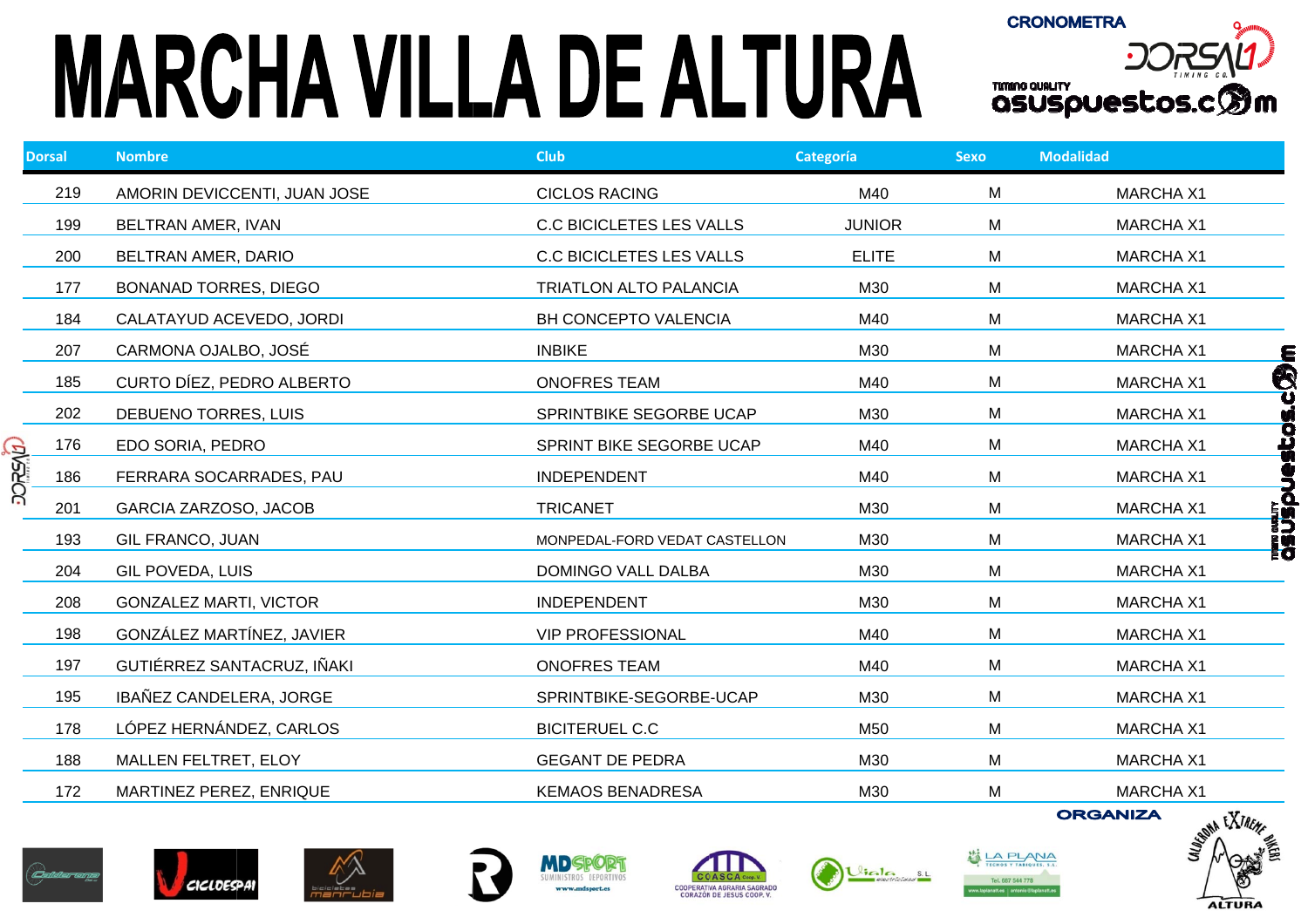## **MARCHA VILLA DE ALTURA**



|                | <b>Dorsal</b> | <b>Nombre</b>                | <b>Club</b>                      | Categoría    | <b>Sexo</b> | <b>Modalidad</b>                       |
|----------------|---------------|------------------------------|----------------------------------|--------------|-------------|----------------------------------------|
|                | 173           | MARTINEZ PEREZ, RAUL         | MONPEDAL-FORD VEDAT              | M30          | M           | <b>MARCHA X1</b>                       |
|                | 182           | MIQUEL SATORRE, KRIS         | UNITS PEL CICLISME NAQUERA       | M40          | M           | <b>MARCHA X1</b>                       |
|                | 175           | MOLINER GARCIA, ROBERTO      | <b>MERLAS TEAM</b>               | M50          | M           | <b>MARCHA X1</b>                       |
|                | 191           | MOYA MARTINEZ, JULIAN        | <b>C.C. BICICLETES LES VALLS</b> | M40          | M           | <b>MARCHA X1</b>                       |
|                | 196           | MUÑOZ PEREZ, JAVIER          | SPRINTBIKE-SEGORBE-UCAP          | M40          | M           | <b>MARCHA X1</b>                       |
|                | 206           | OLIVER SAEZ, JUAN JOSE       | <b>INDEPENDENT</b>               | M30          | M           | <b>MARCHA X1</b><br><u>Е</u>           |
|                | 194           | OLMOS ESCRIVÁ, BORJA         | <b>C.C BICICLETES LES VALLS</b>  | <b>ELITE</b> | M           | Q<br>J<br><b>MARCHA X1</b>             |
|                | 181           | OLVERA HERNANDEZ, RAUL       | <b>MERLAS TEAM</b>               | M40          | M           | <b>MARCHA X1</b>                       |
|                | 174           | PARREÑO PEÑARROCHA, ANTONIO  | <b>CALDERONA BIKE TEAM</b>       | M40          | M           | sp3e<br><b>MARCHA X1</b>               |
| <b>DOREVID</b> | 187           | PONCE DOMINGUEZ, ALAIN       | <b>INDEPENDENT</b>               | M30          | M           | <b>MARCHA X1</b>                       |
|                | 189           | RODRIGUEZ TAPIA, JORGE       | <b>INDEPENDIENTE</b>             | <b>ELITE</b> | M           | mmandin<br>QSUSDUe<br><b>MARCHA X1</b> |
|                | 203           | ROYO SUESTA, JOSE            | SPRINTBIKE - UCAP                | M40          | M           | <b>MARCHA X1</b>                       |
|                | 205           | RUBIO MAÑEZ, ENRIQUE         | <b>INDEPENDENT</b>               | M30          | М           | <b>MARCHA X1</b>                       |
|                | 220           | SALIENTE IBÁÑEZ, MAR         | <b>C.C.BICITERUEL</b>            | M30          | F.          | <b>MARCHA X1</b>                       |
|                | 192           | SANCHO BACHERO, CARLOS       | <b>GEGANT DE PEDRA</b>           | <b>ELITE</b> | M           | <b>MARCHA X1</b>                       |
|                | 180           | SANZ MOLINA, ÓSCAR           | <b>ONOFRES TEAM</b>              | M40          | M           | <b>MARCHA X1</b>                       |
|                | 171           | TORREJON BONILLO, NACHO      | PALANCIA BULLS                   | M30          | M           | <b>MARCHA X1</b>                       |
|                | 183           | VIDEIRA DE LA FUENTE, ANIBAL | <b>MERLAS TEAM</b>               | M30          | M           | <b>MARCHA X1</b>                       |
|                | 190           | VIECO AGUSTI, JUAN JOSÉ      | <b>TEAM CALDERONA BIKE</b>       | M30          | M           | <b>MARCHA X1</b>                       |
|                | 179           | VIVAS HERNANDEZ, PABLO       | <b>ONOFRES TEAM</b>              | M50          | M           | <b>MARCHA X1</b>                       |
|                |               |                              |                                  |              |             | <b>ORGANIZA</b><br>$Y_{\text{Z}}$      |